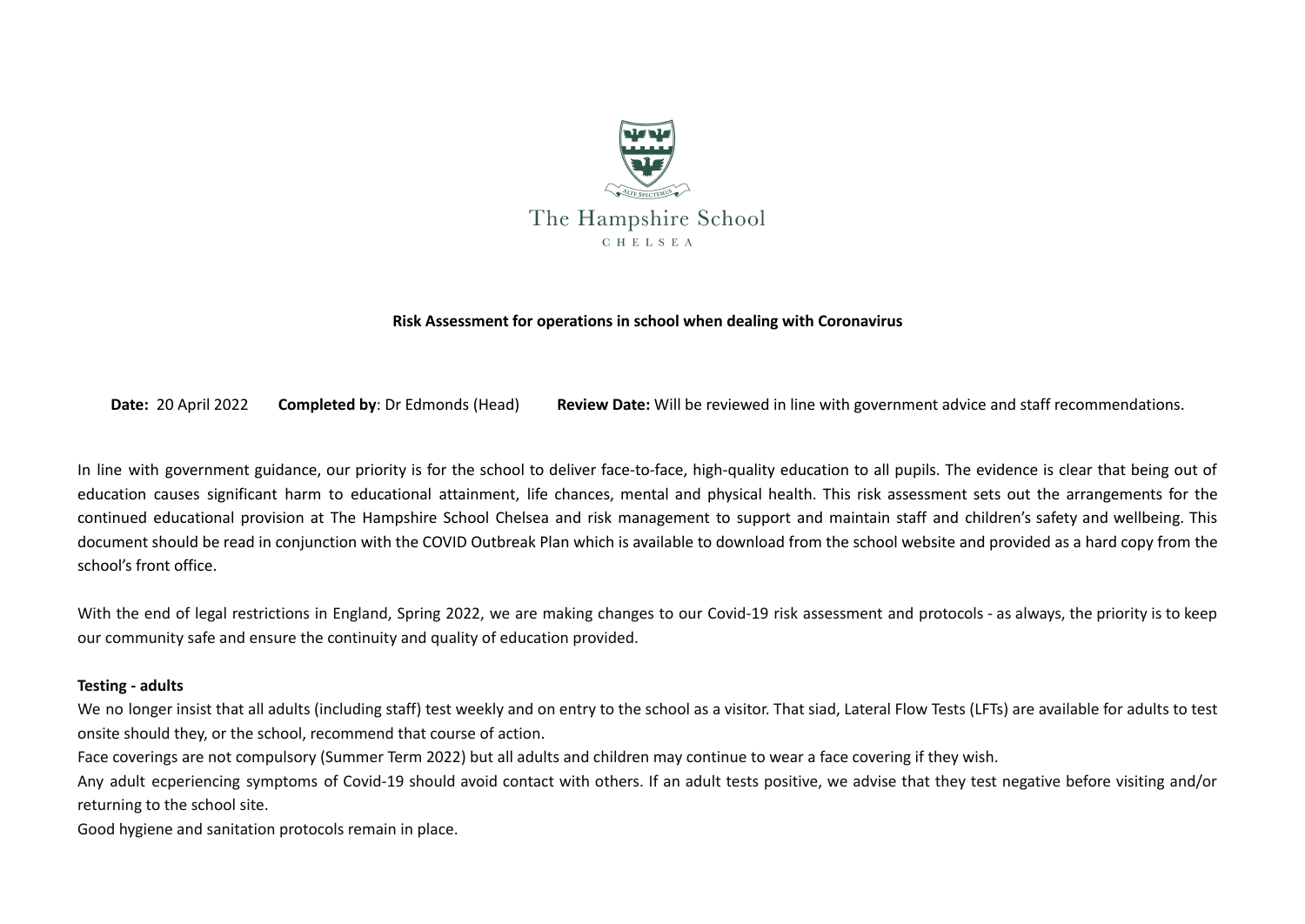### **Children - Testing and Self-isolation**

If your child shows symptoms that are typical of Covid-19 we ask that they do not attend school. In the event of a positive test the advice is that children should self-isolate and return on receipt of a negative test and feeling well enough to engage in educational activities. Please be aware that contact tracing has ended, so please inform any friends of your child directly who are known to have been in close contact in the 72 hours preceding symptoms.

## **Household Cases and Close Contacts**

In the event that you have a positive case in your household, or if they have been a close contact, your child is still able to attend school. Where children have a household case or have been in close contact we encourage that the guidance on reducing transmission is followed and will have measures in school to enable this.

# **Accessing Tests**

In the event that you wish to access tests where

· your child is symptomatic

· you have a case in the household

· you child has been in close contact with a case

Please order boxes of tests from the government website [here](https://u8683388.ct.sendgrid.net/ls/click?upn=JkeDHY6ut4WFtzOSmakYSGiIoAUscQ2TdO7N-2FO9PvBfj6UzRGlu3Tcsf-2FFc9ZVHYvDeT3clA4mH8-2BNGa4NJQ1Q9HvkHPOxFI785YvwOHVjI-3DXV4s_N2m65fc5RR-2FVg3gv0DfiixvF-2BKut6cQZN75M64eBWWkNIA1w3qm5eFGVl4-2FBdTSkdPBXi9wJTX5vgMZe7ZDC78R-2BRKfPtmO6vrhN6kkuVCF8BgGAUg6iG9bbLe8r5uVVJ0jOIhleP-2B-2FzTHJH-2BjIJxSqU260DQ4xMVnOHLAchLhqmA6Cm6fD3-2F4fTQhFCFSkExnPa5piaLJ-2BY-2FCZPJtspYg-3D-3D) or collect from a local pharmacy. Schools no longer receive a supply of LFTs from the government (alhtough we do have some supplies which we are happy to share).

#### **Online Learning**

We will continue to provide the option of online learning for children who are isolating and who are well enough to participate.

For many of us this will be welcome news, we also understand the changes may cause concern for some members of our community. If you have any questions, please feel welcome to contact me.

Thank you for your ongoing support. Dr Edmonds

## **Covid-19 Staff Testing Regime**

The school has kept an internal log of test results for staff and Years 7-8. If they test positive for Covid-19 on a LFT whilst at home they will self-isolate.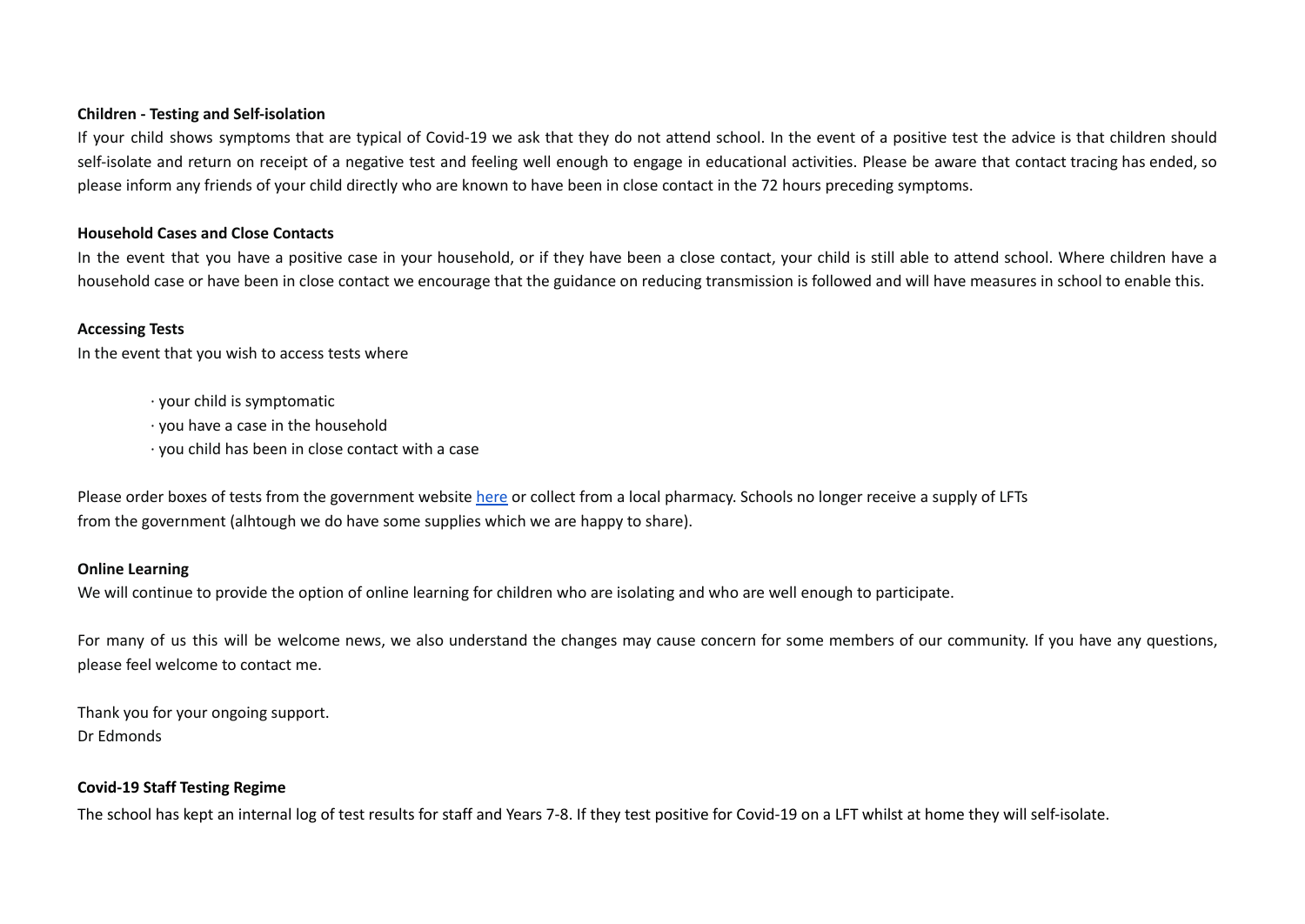## **Parent meetings onsite**

Parents are very welcome to attend an appointment with any member of staff onsite assuming that they have arranged a scheduled appointment and do not have symptoms.

## **Travelling from Overseas**

Please follow the government's latest guidance Guidance and Rules for People [Returning](https://www.gov.uk/guidance/red-amber-and-green-list-rules-for-entering-england#red-list-rules) from Overseas

## **Absence**

The school must be notified using the [info@thehampshireschoolchelsea.co.uk](mailto:info@thehampshireschoolchelsea.co.uk) email address, copied to the Form Tutor/Class Teacher and/or a telephone call to the school, if a child is unwell and unable to attend school.

# **The school's response to a suspected case of Covid-19**

- Anyone who becomes unwell with a new, continuous cough or a high temperature in the setting, will be sent home for recuperation.
- If a child is awaiting collection, they will be moved to the medical room.
- PPE will be worn by staff caring for the child while they await collection if a distance of 1 metres cannot be maintained (such as for a very young child or a child with complex needs). PPE may be worn by the member of staff supervising.

The school will remain in daily contact with the symptomatic individual's home to ensure that the test has been arranged/taken and confirmation of the results confirmed and shared with the school.

## **General checklist for PPE management:**

● Children and staff are aware of the risks of wearing face coverings when adjusting the covering on the face. Training by teaching staff has been provided to children on how to correctly put on and wear items of PPE, when it should be replaced throughout the day and how it should be disposed of (in a bin and not left on a desk or other area).

# **Risk Management - Covid-19 outbreak**

| Note: Severity (S): | $1 =$ slightly harmful. | 2 = harmful.   | 3 = extremely harmful. |
|---------------------|-------------------------|----------------|------------------------|
| Probability (P):    | $1 =$ highly unlikely.  | $2 =$ unlikely | 3 = likely             |

Risk Level (RL): = Severity + Probability: 2 = trivial. 3 = tolerable. 4 = moderate. 5 = substantial. 6 = intolerable.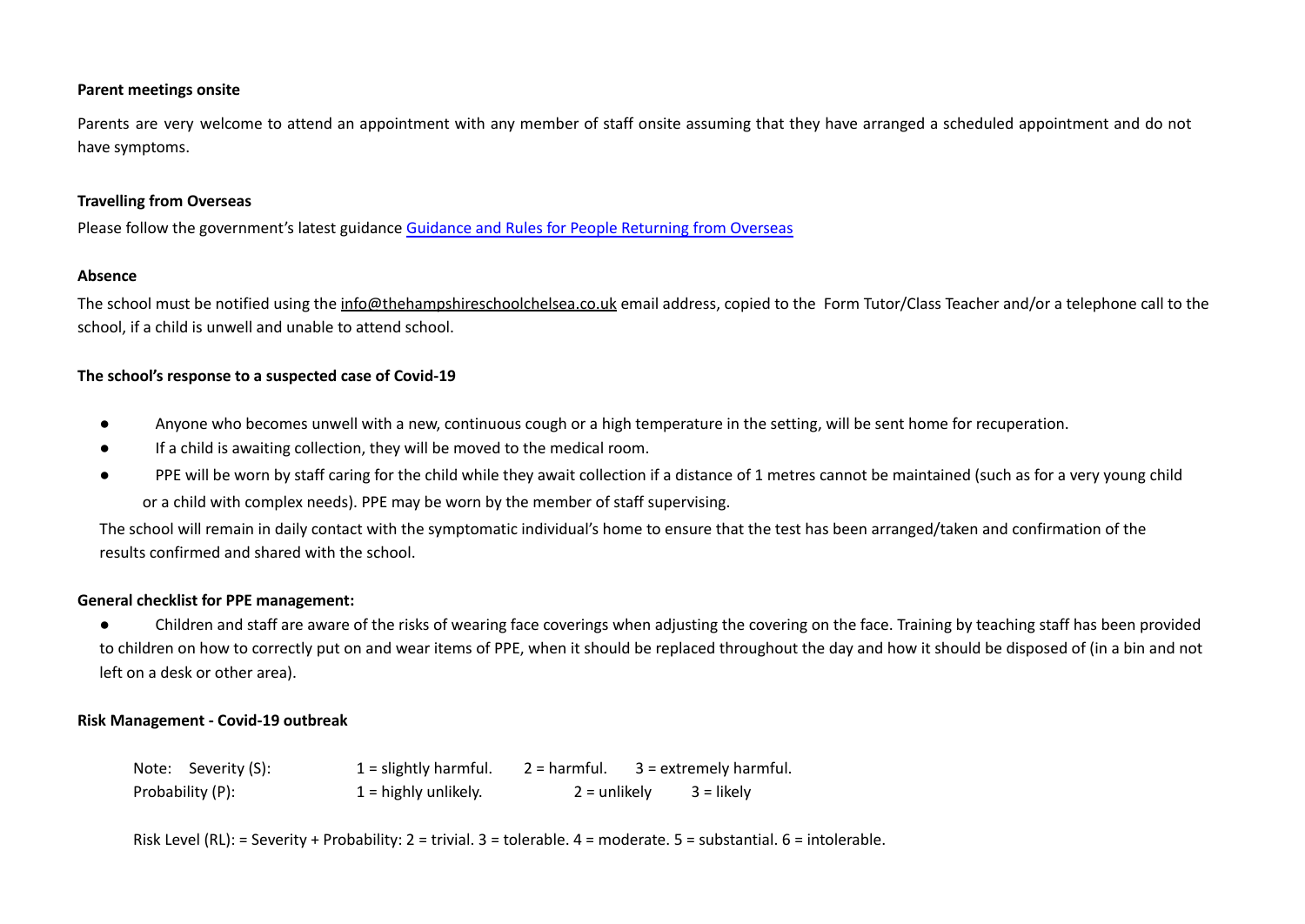| Hazard/Risk               | Who is at    | Possible harm                      | $\mathsf S$    | P              | R                       | <b>Control Measures</b>                             | S            | P            | RL             |
|---------------------------|--------------|------------------------------------|----------------|----------------|-------------------------|-----------------------------------------------------|--------------|--------------|----------------|
|                           | risk?        |                                    |                |                |                         |                                                     |              |              |                |
| <b>Spread of Covid-19</b> | Pupils       | Sickness and contracting the virus | $\overline{2}$ | $2^{\circ}$    | $\overline{4}$          | - Soap dispensers and hand towels within            | $\mathbf{1}$ | $\mathbf{1}$ | $\overline{2}$ |
| through school and        |              |                                    |                |                |                         | toilets are fully stocked at the start of each day. |              |              |                |
| wider school              | Pupils from  |                                    |                |                |                         | Regular checks to be made throughout the day        |              |              |                |
| community                 | vulnerable   |                                    |                |                |                         | to ensure adequate supply.                          |              |              |                |
|                           | groups       |                                    | $\overline{2}$ | $\overline{2}$ | $\overline{4}$          | -Handwashing techniques taught to all pupils.       | $\mathbf{1}$ | $\mathbf{1}$ | $\overline{2}$ |
|                           |              |                                    |                |                |                         | It may be necessary to supervise some pupils to     |              |              |                |
|                           | Staff        |                                    |                |                |                         | ensure correct hand washing procedures.             |              |              |                |
|                           |              |                                    | $\overline{2}$ | $\overline{2}$ | $\overline{4}$          | - Classes to teach children hand washing            | $\mathbf{1}$ | $\mathbf{1}$ |                |
|                           | Staff from   |                                    |                |                |                         | techniques.                                         |              |              | $\overline{2}$ |
|                           | vulnerable   |                                    |                |                |                         |                                                     |              |              |                |
|                           | groups       |                                    | $\overline{2}$ | $\overline{2}$ | $\overline{4}$          | -Public Health Advice on Covid-19 handwashing       | $\mathbf{1}$ | $\mathbf{1}$ |                |
|                           |              |                                    |                |                |                         | - 'Catch it, Bin it, Kill it' posters to be created |              |              | $\overline{2}$ |
|                           | Wider school |                                    |                |                |                         | by the children for display around school, and      |              |              |                |
|                           | community    |                                    |                |                |                         | other posters advertising good hygiene.             |              |              |                |
|                           |              |                                    | $\overline{2}$ | $\overline{2}$ | $\overline{4}$          | -Pupils with existing medical conditions should     | $\mathbf{1}$ | 1            | $\overline{2}$ |
|                           |              |                                    |                |                |                         | already be known to the school:                     |              |              |                |
|                           |              |                                    |                |                |                         | Discuss with parents the initial steps and agree    |              |              |                |
|                           |              |                                    | $\overline{2}$ | $\mathbf{1}$   | $\overline{3}$          | key actions re. isolation/seclusion.                | $\mathbf{1}$ | $\mathbf{1}$ |                |
|                           |              |                                    |                |                |                         | - Inform parents of hygiene expectations and        |              |              |                |
|                           |              |                                    |                |                |                         | for the need to communicate this message in         |              |              | $\overline{2}$ |
|                           |              |                                    | $\overline{2}$ | $\mathbf{1}$   | $\overline{\mathbf{3}}$ | the home environment.                               | $\mathbf{1}$ | $\mathbf{1}$ |                |
|                           |              |                                    |                |                |                         | - All children wash their hands before coming       |              |              | $\overline{2}$ |
|                           |              |                                    |                |                |                         | to school, before going home, during school         |              |              |                |
|                           |              |                                    | $\overline{2}$ | 1              | $\overline{3}$          | and when they get home.                             | $\mathbf{1}$ | $\mathbf{1}$ |                |
|                           |              |                                    |                |                |                         | - Parents may wish to send their hand wipes         |              |              | $\overline{2}$ |
|                           |              |                                    | $\overline{2}$ | $\mathbf{1}$   | 3                       | and sanitisers into school with pupils.             | $\mathbf{1}$ | $\mathbf{1}$ |                |
|                           |              |                                    |                |                |                         | - Communicate to parents the importance of          |              |              | 2              |
|                           |              |                                    |                |                |                         | the government advice on catch it, bin it kill it,  |              |              |                |
|                           |              |                                    | 1              | $\mathbf{1}$   | $\overline{2}$          | stay alert.                                         | $\mathbf{1}$ | $\mathbf{1}$ |                |
|                           |              |                                    |                |                |                         | Any important meeting will take place               |              |              | $\overline{2}$ |
|                           |              |                                    |                |                |                         | remotely.                                           |              |              |                |
|                           |              |                                    |                |                |                         | - Any members of staff with underlying health       |              |              |                |
|                           |              |                                    | $\overline{2}$ | 2              | $\overline{4}$          | issues or those within vulnerable groups should     | $\mathbf{1}$ | $\mathbf{1}$ |                |
|                           |              |                                    |                |                |                         | make their condition known to the Head. We          |              |              | $\overline{2}$ |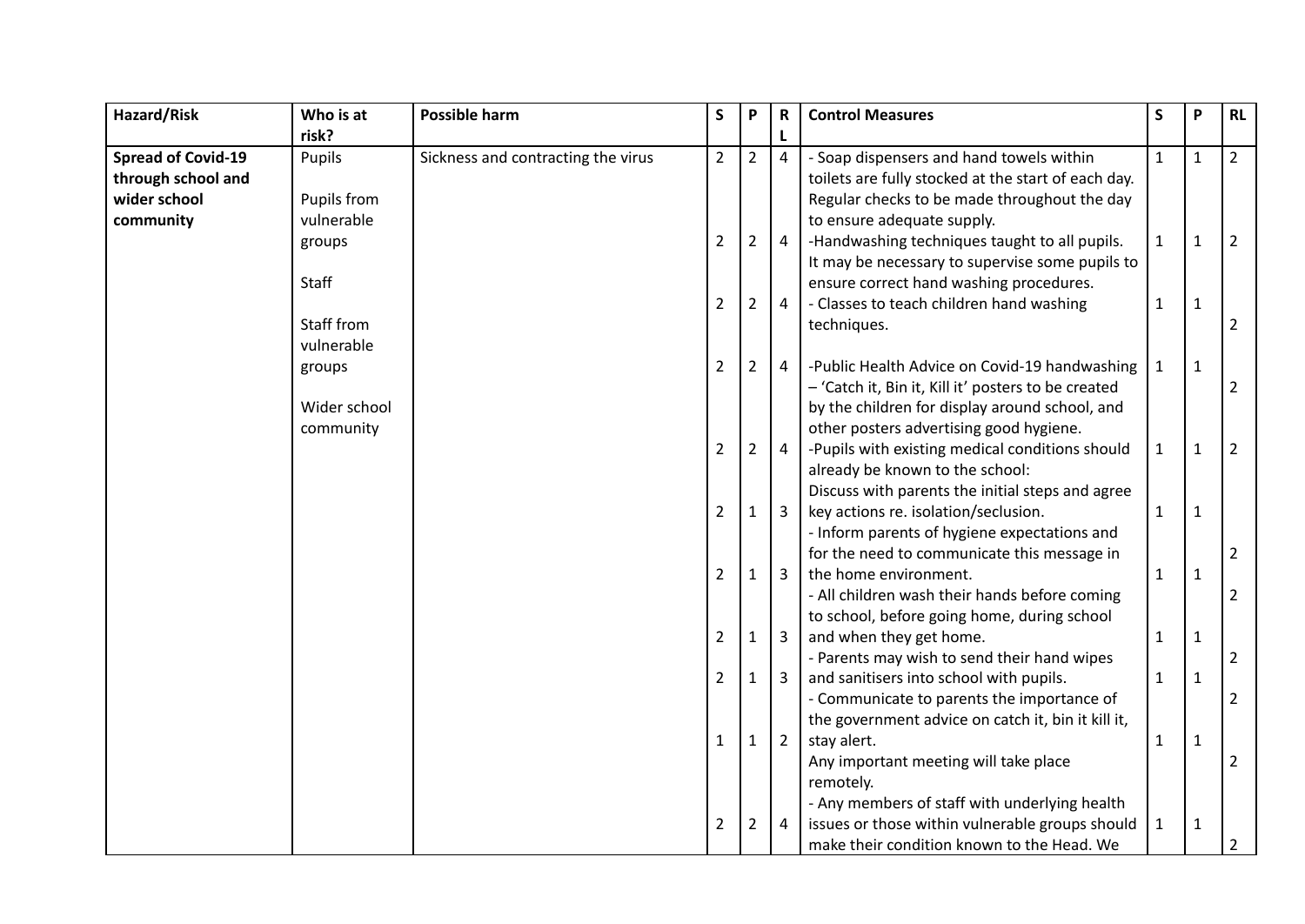| will consult with PHE for up-to-date                                                                                                             |                |                |                |
|--------------------------------------------------------------------------------------------------------------------------------------------------|----------------|----------------|----------------|
| information.                                                                                                                                     |                |                |                |
| $\overline{2}$<br>$\overline{2}$<br>$\overline{4}$                                                                                               | $\mathbf{1}$   | $\mathbf{1}$   |                |
| - External community users have been notified                                                                                                    |                |                | $\overline{2}$ |
| of the return and expectations.                                                                                                                  |                |                |                |
| - Those dealing with personal care and children                                                                                                  |                |                |                |
| $\overline{2}$<br>demonstrating symptoms will be provided with<br>$\overline{2}$<br>$\overline{4}$<br>PPE                                        | $\overline{2}$ | $\mathbf{1}$   | 3              |
| - Temperature checks on pupils and staff at the                                                                                                  |                |                |                |
| $\overline{2}$<br>beginning and during the school day will only<br>$\overline{2}$<br>$\overline{4}$                                              | 1              | $\mathbf{1}$   |                |
| be used where there is a concern of illness.                                                                                                     |                |                | $\overline{2}$ |
| - Increased cleaning program.                                                                                                                    |                |                |                |
| $\overline{2}$<br>$\overline{2}$<br>$\overline{4}$                                                                                               | 1              | $\mathbf{1}$   |                |
| Cleaning agents will be provided in classrooms                                                                                                   |                |                | $\overline{2}$ |
| and cleaning of surfaces, handles and potential<br>$\overline{2}$<br>3<br>$5\phantom{.}$                                                         | 1              | $\overline{2}$ |                |
| contact points will take place throughout the                                                                                                    |                |                |                |
| day.                                                                                                                                             |                |                |                |
| - Considerations and necessary measures will<br>$\overline{2}$<br>be taken if there is a need for cross bubble<br>$\overline{3}$<br>$\mathbf{1}$ | $\mathbf{1}$   | 1              | 3              |
| (pod) interaction                                                                                                                                |                |                |                |
| -Staff are briefed and consulted on school                                                                                                       |                |                |                |
| procedures and the plans for re-entry of pupils                                                                                                  |                |                | $\overline{2}$ |
| $\overline{2}$<br>$\overline{3}$<br>$\mathbf{1}$<br>- Pupils will be directed from the front of school                                           | 1              | 1              |                |
| by a teacher and met at the designated                                                                                                           |                |                |                |
| classroom door /entrance by an adult;                                                                                                            |                |                | $\overline{2}$ |
| - Entrance doors are held open, reducing the                                                                                                     |                |                |                |
| $\overline{3}$<br>$\overline{2}$<br>$\mathbf{1}$<br>number of occupants touching the doors;                                                      | $\mathbf{1}$   | 1              |                |
| - Exit doors are held open, reducing the                                                                                                         |                |                |                |
| $\overline{2}$<br>$\overline{3}$<br>$\mathbf{1}$                                                                                                 | 1              | 1              | $\overline{2}$ |
| number of occupants touching the doors;                                                                                                          |                |                |                |
| Thomas Franks will provide all snacks and                                                                                                        |                |                | $\overline{2}$ |
| lunches. There will be no self-service.; Tables<br>$\overline{2}$<br>$\overline{2}$<br>$\overline{4}$                                            |                |                |                |
| are wiped clean with appropriate disinfectant                                                                                                    |                |                |                |
| before and after lunch                                                                                                                           |                |                |                |
| - If visitors need to enter the building, they will                                                                                              |                |                |                |
| only be permitted at their designated time and                                                                                                   |                |                | $\overline{2}$ |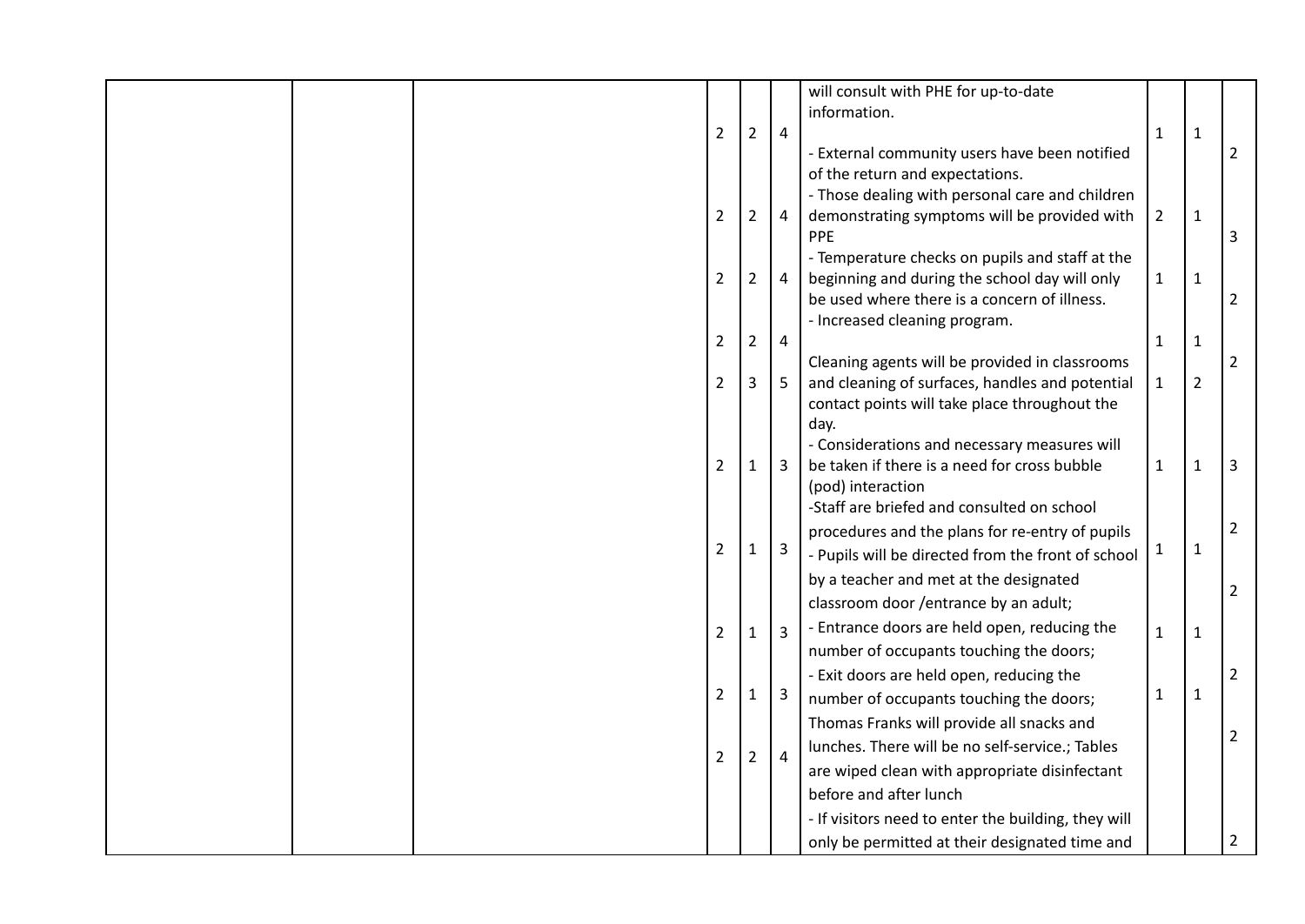|                                                                                                                                                                                                                                          |                                                                                                                           |                                      | $\overline{2}$                   | $\overline{2}$                   | $\overline{4}$                   | must show evidence of a LFT administered<br>within 24 hours prior to their meeting.<br>This also applies to prospective parents' tours.                                                                                                                                                                                                                                                                                                                                                                                                                                                                                                                                                                           | $\mathbf{1}$                 | $\mathbf{1}$                 |                                  |
|------------------------------------------------------------------------------------------------------------------------------------------------------------------------------------------------------------------------------------------|---------------------------------------------------------------------------------------------------------------------------|--------------------------------------|----------------------------------|----------------------------------|----------------------------------|-------------------------------------------------------------------------------------------------------------------------------------------------------------------------------------------------------------------------------------------------------------------------------------------------------------------------------------------------------------------------------------------------------------------------------------------------------------------------------------------------------------------------------------------------------------------------------------------------------------------------------------------------------------------------------------------------------------------|------------------------------|------------------------------|----------------------------------|
| <b>Suspected or confirmed</b><br>case in school (staff or<br>pupil develop Covid-19<br>symptoms whilst in<br>school building, or later<br>on that day). Symptoms<br>of Covid-19 are a high<br>temperature or a new,<br>continuous cough. | Pupils<br>Pupils from<br>vulnerable<br>groups<br>Staff<br>Staff from<br>vulnerable<br>groups<br>Wider school<br>community | Sickness from contracting the virus. | $\overline{2}$<br>$\overline{2}$ | $\overline{2}$<br>$\overline{2}$ | $\overline{4}$<br>$\overline{4}$ | - Contact relevant agencies e.g. BV, PHE.<br>Follow the document 'Covid Case in School -<br>Response'<br>- Close classroom for a period of 72 hours<br>where the member of staff or pupil has only<br>had restricted access to that area. Cleaning to<br>be completed after 72 hours and before<br>reoccupation of the classroom.<br>- In the case of where the pupil may have spent<br>their school day in a number of classrooms, all<br>rooms will be closed.<br>- BV to support schools in the form of words for<br>communication to the school community.<br>Schools must not name individuals.<br>- Contact any external groups who have access<br>to the building to notify them of any school<br>closure. | $\mathbf{1}$<br>$\mathbf{1}$ | $\mathbf{1}$<br>$\mathbf{1}$ | $\overline{2}$<br>$\overline{2}$ |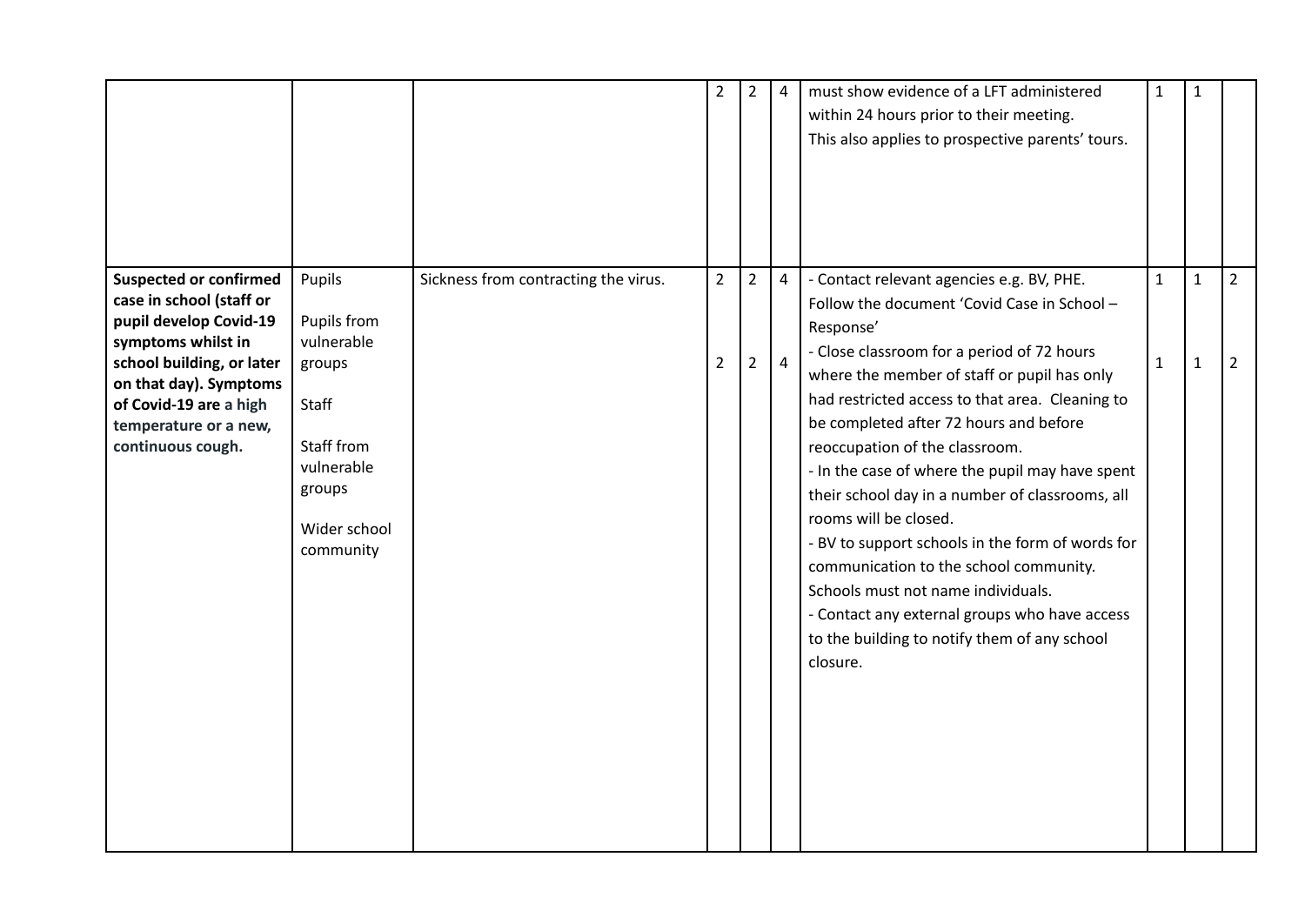| Shortage of staff<br><b>Teacher</b><br><b>Teacher</b><br><b>Absence of School</b><br>Leadership                     | Pupils          | $\mathbf{1}$ | $2^{\circ}$    | $\overline{3}$ | - consider combining classes<br>-Where pupil/teacher ratios exceed DFE<br>recommendations- partial closure for certain<br>classes or part time / AM / PM classes.<br>- Alert service to parents to notify them of any<br>exceptional closures due to insufficient staff<br>cover.<br>- explore other options such as remote learning<br>- For pre-school children in Pre-School settings,<br>the staff to child ratios within Early Years<br>Foundation Stage (EYFS) continue. Classes<br>should normally be split in half, with no more<br>than 18 pupils per small group and one teacher<br>(and, if needed, a teaching assistant). If there<br>are any shortages of teachers, then teaching<br>assistants can be allocated to lead a group,<br>working under the direction of a teacher.<br>Vulnerable children and children of critical<br>workers in other year groups should also<br>be split into small groups of no more than 18.<br>Singing lessons have no more than 15 pupils. | 1<br>$\mathbf{1}$<br>$\mathbf{1}$<br>$\mathbf{1}$ | $\mathbf{1}$<br>$\mathbf{1}$<br>$\mathbf{1}$<br>$\mathbf{1}$ | $\overline{2}$<br>$\overline{2}$<br>$\overline{2}$<br>$\overline{2}$ |
|---------------------------------------------------------------------------------------------------------------------|-----------------|--------------|----------------|----------------|-------------------------------------------------------------------------------------------------------------------------------------------------------------------------------------------------------------------------------------------------------------------------------------------------------------------------------------------------------------------------------------------------------------------------------------------------------------------------------------------------------------------------------------------------------------------------------------------------------------------------------------------------------------------------------------------------------------------------------------------------------------------------------------------------------------------------------------------------------------------------------------------------------------------------------------------------------------------------------------------|---------------------------------------------------|--------------------------------------------------------------|----------------------------------------------------------------------|
| Shortage of support<br>service staff such as<br><b>Building</b><br><b>Supervisor/Cleaning</b><br><b>Admin staff</b> | Pupils<br>Staff | $\mathbf{1}$ | $\overline{2}$ | $\overline{3}$ | - arrange internal cover including the use of<br>teaching assistants<br>- reassign support staff to key health and safety<br>elements of the school                                                                                                                                                                                                                                                                                                                                                                                                                                                                                                                                                                                                                                                                                                                                                                                                                                       | $\mathbf{1}$                                      | $\mathbf{1}$                                                 | $\overline{2}$                                                       |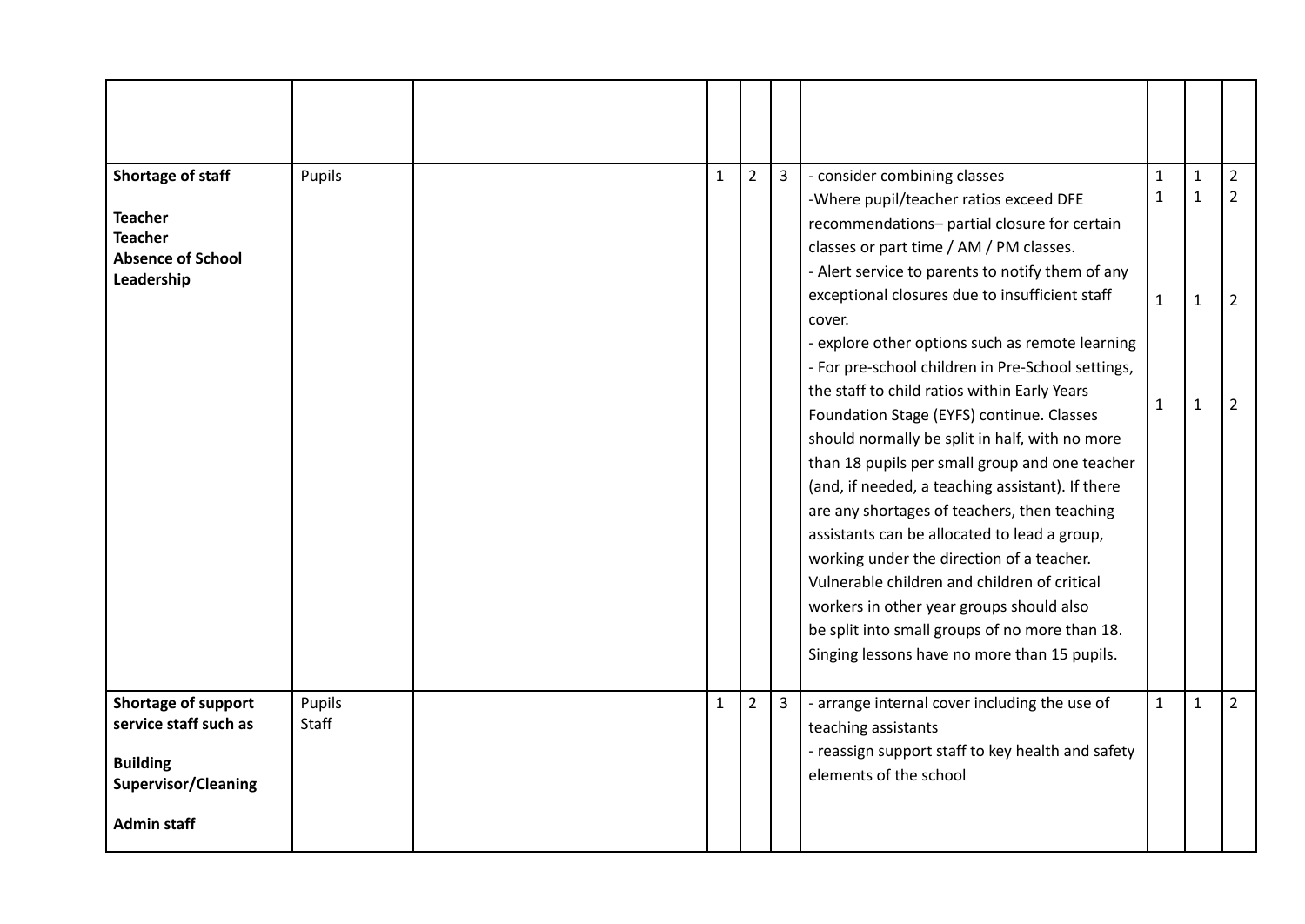| resulting in<br>non-delivery of<br>essential services                             |                                         |                                        |                |                |                |                                                                                                                                                                                                                                                                                                                                                                                                                                                                                                                                                                                                                                                                                                                                                                                                                                                                               |              |              |                |
|-----------------------------------------------------------------------------------|-----------------------------------------|----------------------------------------|----------------|----------------|----------------|-------------------------------------------------------------------------------------------------------------------------------------------------------------------------------------------------------------------------------------------------------------------------------------------------------------------------------------------------------------------------------------------------------------------------------------------------------------------------------------------------------------------------------------------------------------------------------------------------------------------------------------------------------------------------------------------------------------------------------------------------------------------------------------------------------------------------------------------------------------------------------|--------------|--------------|----------------|
| <b>School meals kitchen</b><br>closure resulting in no<br>school meals provision. | Pupils                                  | Thomas Franks to provide the catering. | $\mathbf{1}$   | $\overline{2}$ | $\overline{3}$ | - Communication to parents.                                                                                                                                                                                                                                                                                                                                                                                                                                                                                                                                                                                                                                                                                                                                                                                                                                                   | $\mathbf{1}$ | $\mathbf{1}$ | $2^{\circ}$    |
| <b>School trips</b>                                                               | Pupils<br>Staff<br>Assisting<br>Parents | Contracting the virus                  | $\overline{2}$ | $\overline{2}$ | $\overline{4}$ | Any visits will be conducted in line with<br>COVID-secure guidelines.                                                                                                                                                                                                                                                                                                                                                                                                                                                                                                                                                                                                                                                                                                                                                                                                         | $\mathbf{1}$ | $\mathbf{1}$ | $\overline{2}$ |
| <b>Staff Information</b>                                                          | Pupils and<br>staff                     |                                        | $\mathbf{1}$   | $\overline{2}$ | $\mathbf{3}$   | - Planning has been in place to ensure that staff<br>are up to date on other related guidance and<br>support in relation to themselves and pupils<br>such as stress and wellbeing including:<br>https://www.gov.uk/government/publications/<br>covid-19-guidance-on-supporting-children-and-<br>young-peoples-mental-health-and-wellbeing/g<br>uidance-for-parents-and-carers-on-supporting-<br>children-and-young-peoples-mental-health-and<br>-wellbeing-during-the-coronavirus-covid-19-out<br>break<br>- In relation to mental health and stress support<br>organisation, details are available to staff<br>including confidential employee helplines and<br>information that can be provided to pupils;<br>- There are communication and support<br>networks in place for staff and if there are<br>particular concerns staff can raise them quickly<br>and effectively; | $\mathbf{1}$ | $\mathbf{1}$ | $\overline{2}$ |
| <b>Fire precautions</b>                                                           | Pupils<br><b>Staff</b>                  | Death / injury                         | 3              | $\mathbf{1}$   | $\overline{4}$ | Evacuation plans including the following have<br>been reviewed:                                                                                                                                                                                                                                                                                                                                                                                                                                                                                                                                                                                                                                                                                                                                                                                                               | $\mathbf{1}$ | 1            | $\overline{2}$ |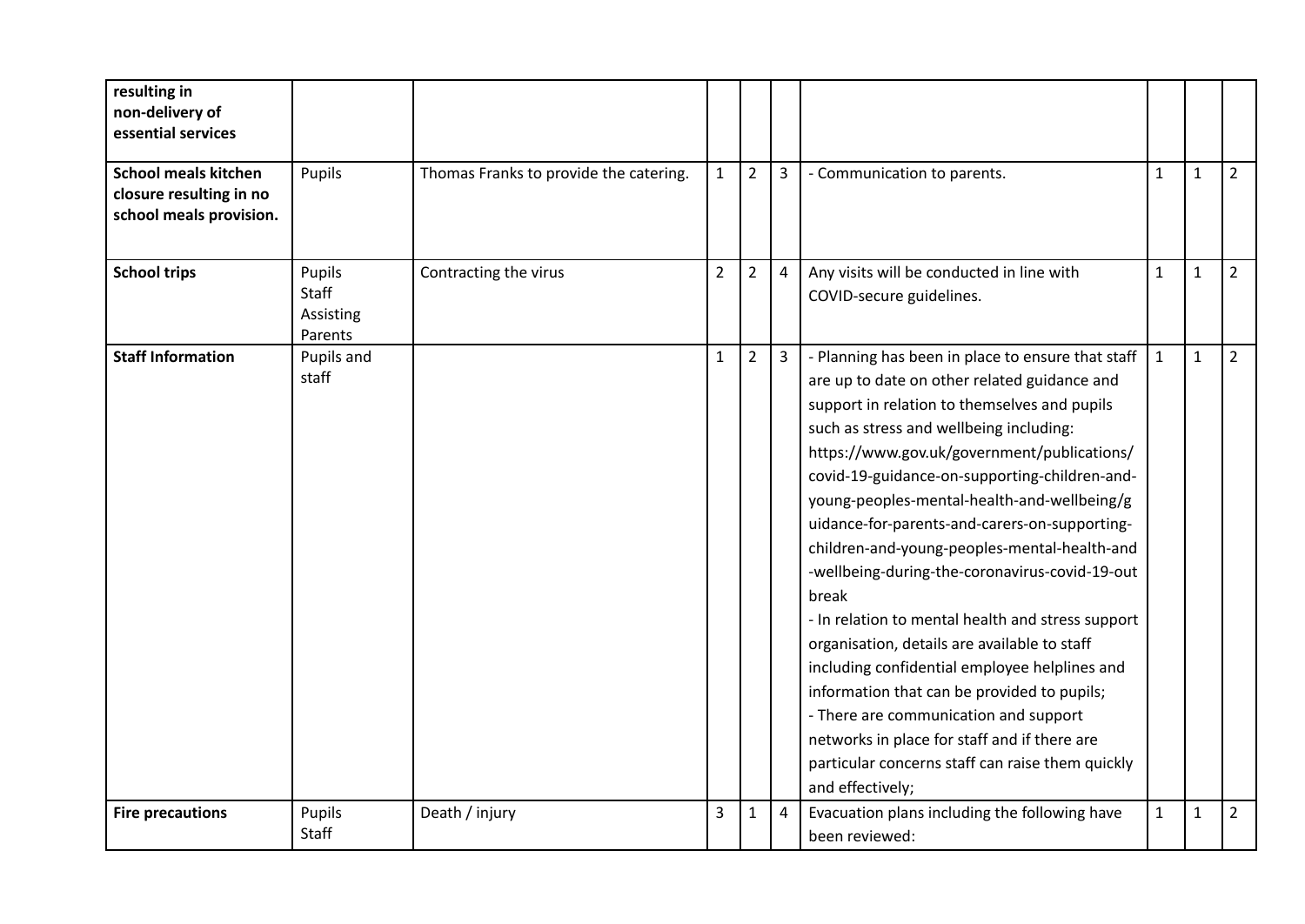|                                   |  |                |              |                | - Safe assembly of occupants following social<br>distancing requirements;<br>- Safe exit via the nearest fire exit;<br>- Training occupants of any changes to<br>evacuation;<br>- Ensuring there are enough trained fire<br>wardens on site with the ability to sweep all<br>used areas of the school;<br>- Use of the school has been reduced to enable<br>safe sweeping and evacuation;<br>- All other fire system testing and maintenance<br>has continued as normal.                                                                                                                                                                                                                                                              |              |              |                |
|-----------------------------------|--|----------------|--------------|----------------|---------------------------------------------------------------------------------------------------------------------------------------------------------------------------------------------------------------------------------------------------------------------------------------------------------------------------------------------------------------------------------------------------------------------------------------------------------------------------------------------------------------------------------------------------------------------------------------------------------------------------------------------------------------------------------------------------------------------------------------|--------------|--------------|----------------|
| <b>Waste disposal</b><br>measures |  | $\overline{2}$ | $\mathbf{1}$ | $\overline{3}$ | - Waste control measure from possible cases of<br>COVID-19 and cleaning of areas where possible<br>cases have been<br>identified (including disposable cloths and<br>tissues) are as follows:<br>Put in a plastic rubbish bag and tied<br>when full;<br>The plastic bag is placed in a second bin<br>bag and tied;<br>It is put in a suitable and secure place<br>and marked for storage until the<br>individual's test results are known;<br>Waste is stored safely and kept away<br>from children;<br>Waste is not put in communal waste<br>areas until negative test results are<br>known or the waste has been stored<br>for at least 72 hours;<br>If the individual tests negative, this can<br>be put in with the normal waste; | $\mathbf{1}$ | $\mathbf{1}$ | $\overline{2}$ |